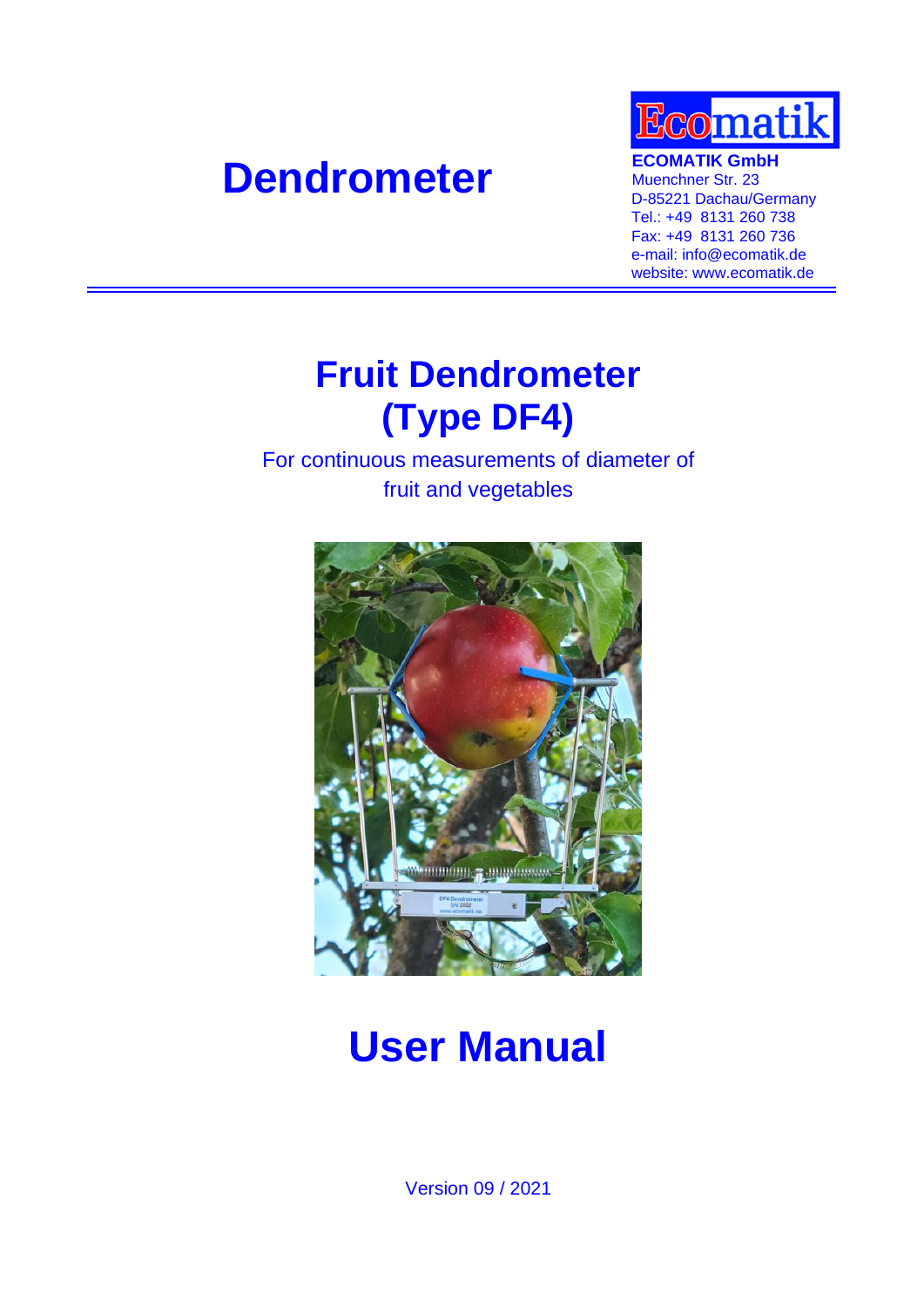## reomati

## **1. Introduction**

Thank you for purchasing an Ecomatik Dendrometer type DF4. This is a precise and factory calibrated sensor for continuous measurements of absolute fruit and vegetable diameter of up to 130 mm, under both indoor and outdoor conditions.

This manual is written to help you install and operate your DF4 dendrometer with least difficulty and for most desirable results. Please read it carefully before installing the sensor, and refer to it if you should have any difficulty with the sensor in the future.

The dendrometer is the sensor part of a measuring system. This means that the dendrometer should be connected to a data logger for continuous data recording. The dendrometer is compatible with the most types of data loggers and microcontrollers (i.a. Arduino).

### **2. Product Description**

As shown below, the DF4 dendrometer consists of:

- 1x Sensor with fruit gripper, 5 m cable
- 1x Piece re-usable UV-resistant rubber reusable to fix the sensor cable at the branch/stem for strain relief.



**DF4 Fruit Dendrometer**

The standard cable length is 5 m. if you ordered cable extension, the cable length is the ordered extension + 5 m.

## **3. Safety Information**

The sensor is protected from rain water, but it is not sealed. Please do not immerse the sensor in water. Avoid any tension between the cable and sensor during handling and operation. Pay attention to connections to data logger. Wrong connections will provide wrong readings. **Max. fruit diameter 135 mm, exceedance may cause sensor damage!**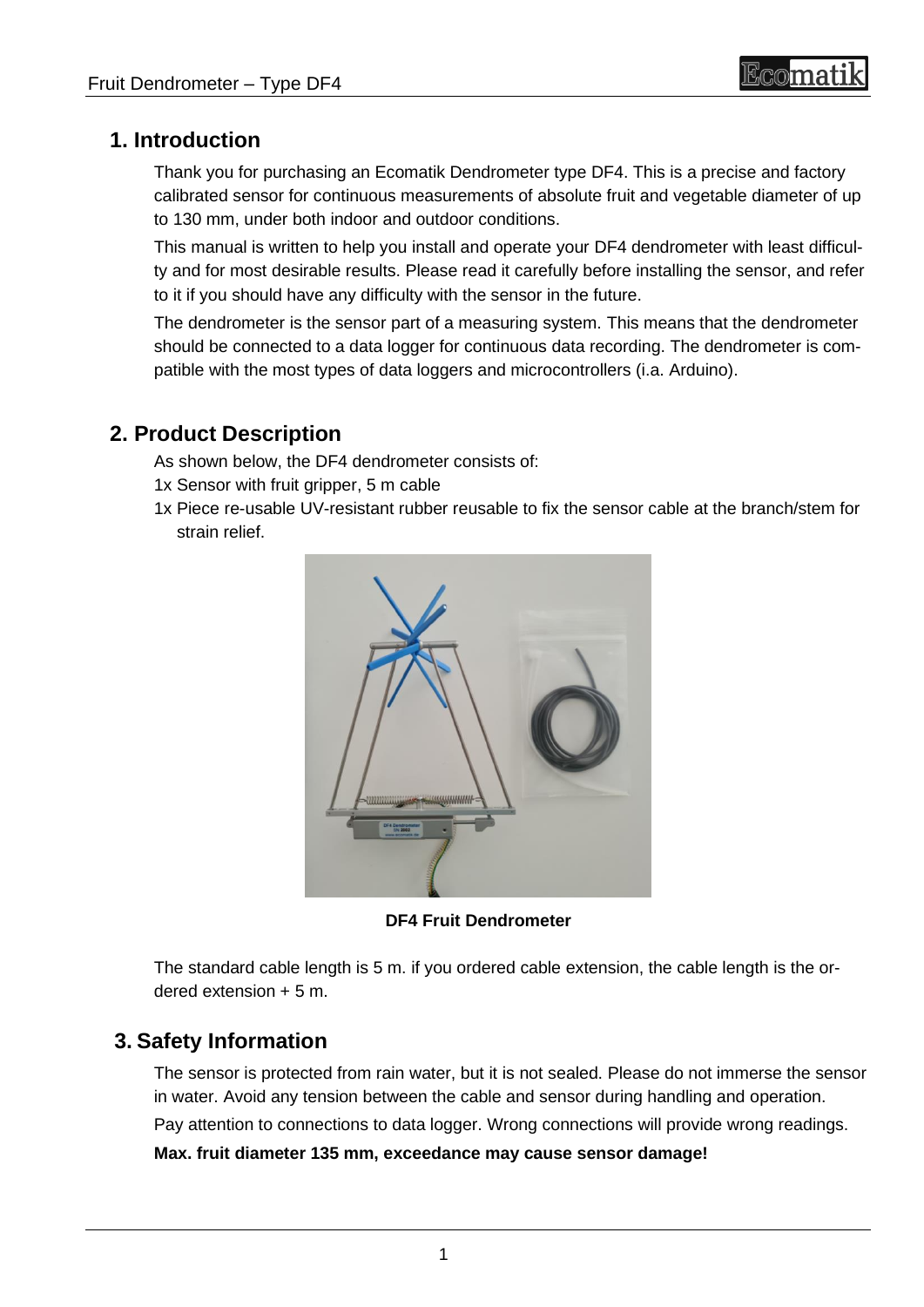### **4. Installation**

**Tools & accessories:** light resistant rubber cord for strain relief.

- a) Select a representative fruit for instrumentation.
- b) Use the included rubber cord to strain relief the sensor by fixing the sensor cable on the fruit carrying branch. Please leave enough cable between the fixation point on the branch and the sensor. In the final installation position, the fruit sensor should be able to move freely with the instrumented fruit, without tension on the cable.
- c) Pull apart the sensor clamping system and carefully insert the fruit into the fruit gripper. Make sure that the sensor is attached firmly to the fruit and that the fruit grippers are in firm contact to the fruit surface.
- d) Fix the cable onto the stem or on a ground stake for strain relief of the sensor cable between instrumented plant and data logger. This can be done using a rope or cable straps. There should be no tension between the sensor, fixation point at the fruit carrying branch and the remaining sensor cable.

#### !**! IMPORTANT !!**

Fix the cable onto the tree stem/branch so that the sensor is protected from any accidental pull/ drag of the entire cable length. This can be done using a rope or cable straps. In addition, there should be no tension between the sensor and cable.

Ensure that no rain water can run along the cable, or the sensor rod and enter the sensor casing. Rod entrance, as well as wire outlet should hence always be inclined downwards.

## **5. Wiring and Logger Configuration**

The dendrometer is compatible with most data loggers and microcontrollers (i.a. Arduino). This section provides required information for wiring the sensor in to a data logger and convert raw data from volts into micrometers. Please contact us if you require further information or assistance.

The dendrometer requires one single-ended logger channel and a precisely regulated excitation voltage source (Vex) between 0.5 and 10 VDC (recommended is a switched source).

Recommended is a logger measurement resolution of at least 12 bits in the voltage range of 0 to Vex:

- Time of excitation ca. 100 mS
- Conversion of voltage output in mm fruit diameter (ball shaped fruits):

Fruit diameter  $D_{Fruit}$  (mm) = Vout / Vex  $*$  150

#### **IMPORTANT NOTE:**

The here specified function is for units with SN2481 and above. In case you should require the conversion function for a DF4 device with a SN below 2481, please contact us.

- Conversion of voltage output in mm central point distance (CPD, distance between central points of the fruit gripper).

 $CPD = D_{Fruit} / \cos(30^\circ)$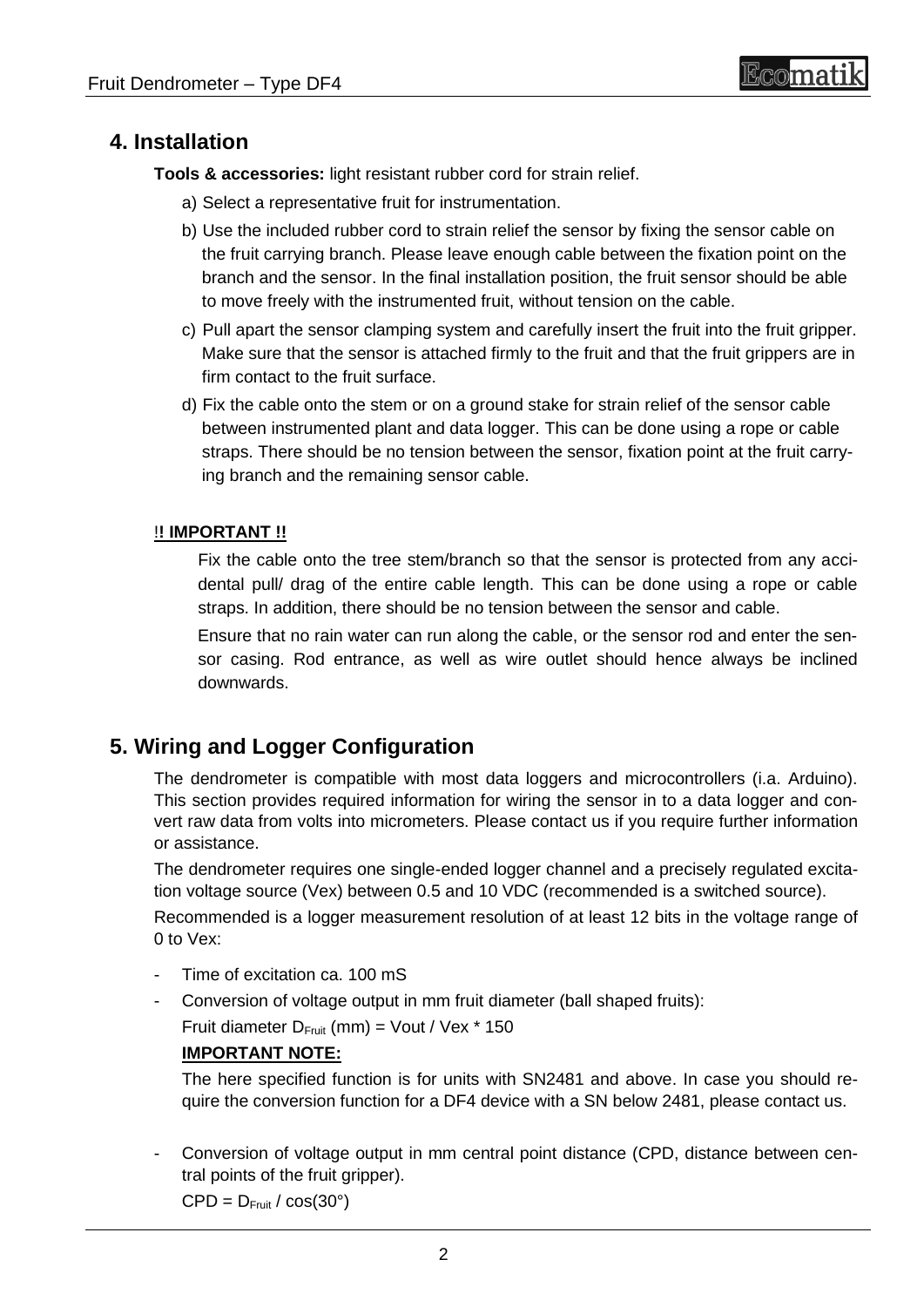Wiring as single-ended voltage measurement:

#### **4-wire connection**

#### **(cable type: 4-wires + shield)**

| <b>Cable Color</b> | <b>Input Port</b>  |
|--------------------|--------------------|
| Yellow             | H (Signal, Vout +) |
| Green              | GND                |
| Brown              | Vex                |
| White              | GND                |
| Black              | GND                |

| <b>Differential Voltage</b> |                    |  |
|-----------------------------|--------------------|--|
| <b>Cable Color</b>          | <b>Input Port</b>  |  |
| Yellow                      | H (Signal, Vout +) |  |
| Green                       | L (Signal, Vout -) |  |
| Brown                       | Vex                |  |
| White                       | GND                |  |
| Black                       | GND                |  |

An interval 0.5-hour for data collection can reveal the diurnal course of diameter changes very well.

## **5. An Example of measured data**

The figure shows the diameter changes of a lemon fruit measured with an Ecomatik DF4 fruit dendrometer.